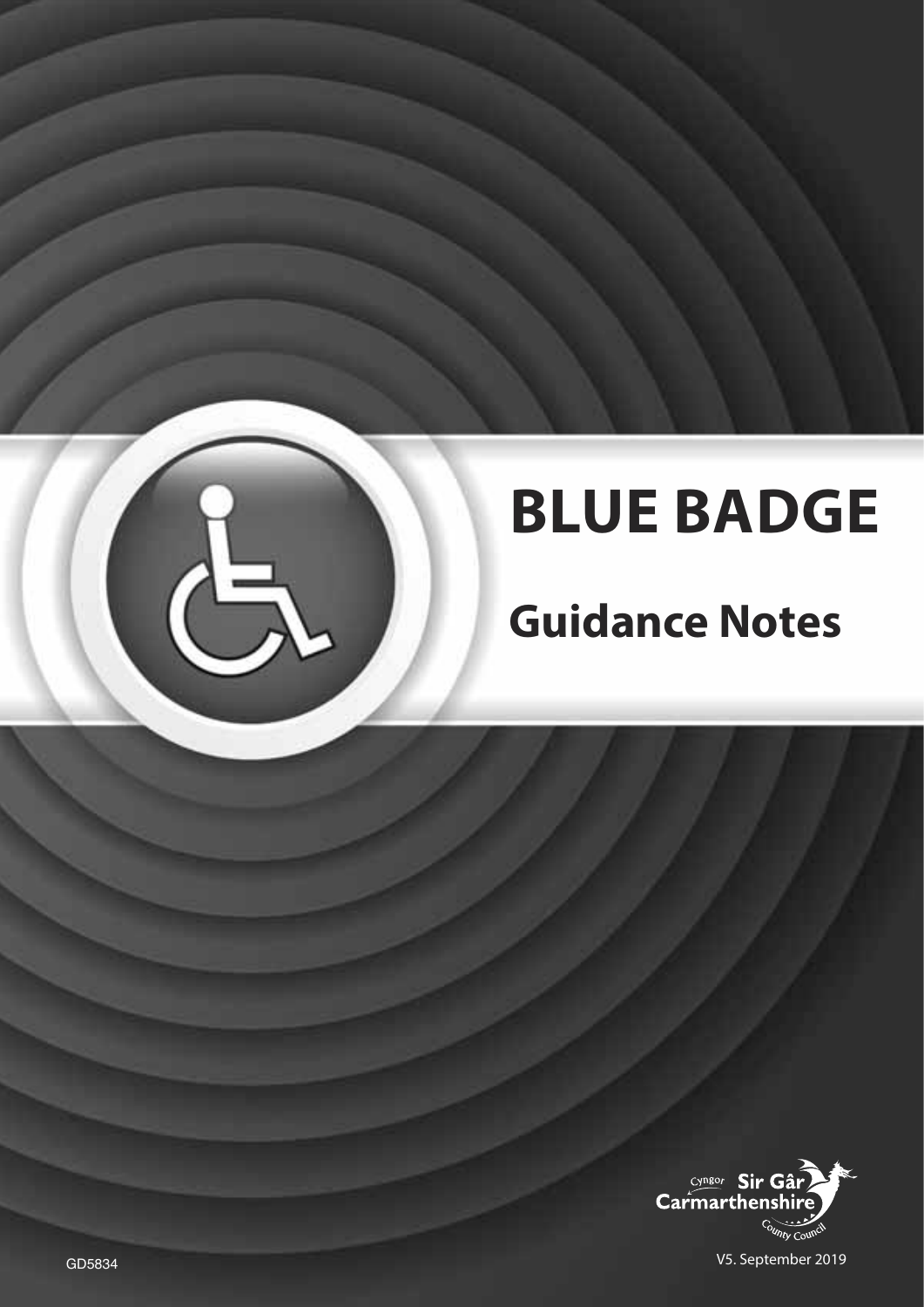### **YOU MAY APPLY ONLINE AT GOV.UK/APPLY-BLUE-BADGE OR READ BELOW ON HOW TO SUBMIT YOUR PAPER APPLICATION**

Completed forms and supporting documents can be posted to:-

Blue Badge Team Department for Communities Carmarthenshire County Council Carmarthen SA31 1LE

You can also take your original documents such as proof of identity to the Hub and they will be able to take copies and verify the documents as necessary.

If you wish to submit these documents and/or application at one of our Hubs, please telephone **01267 234567** to make an appointment. If it is not possible to keep to the appointment, please telephone to rearrange.

| <b>Hub</b>                    | <b>Hub</b>                    | <b>Hub</b>                    |
|-------------------------------|-------------------------------|-------------------------------|
| <b>Carmarthenshire County</b> | <b>Carmarthenshire County</b> | <b>Carmarthenshire County</b> |
| Council,                      | Council,                      | Council,                      |
| 41 Quay Street,               | 3 Spilman Street,             | 36 Stepney Street,            |
| Ammanford,                    | Carmarthen,                   | Llanelli,                     |
| Carmarthenshire               | Carmarthenshire               | Carmarthenshire               |
| <b>SA18 3BS</b>               | <b>SA31 1LE</b>               | <b>SA15 3TR</b>               |

If you are completing the form on behalf of an applicant who is under 16 or who is unable to complete the form themselves, please provide their details in appropriate sections and sign the form on their behalf, confirming your relationship to the applicant and, where the applicant has a significant mental impairment with lack of mental capacity, that you are the person responsible for ensuring the legitimate use of the badge. For instance you may have parental responsibility, Guardianship or Power of Attorney rights.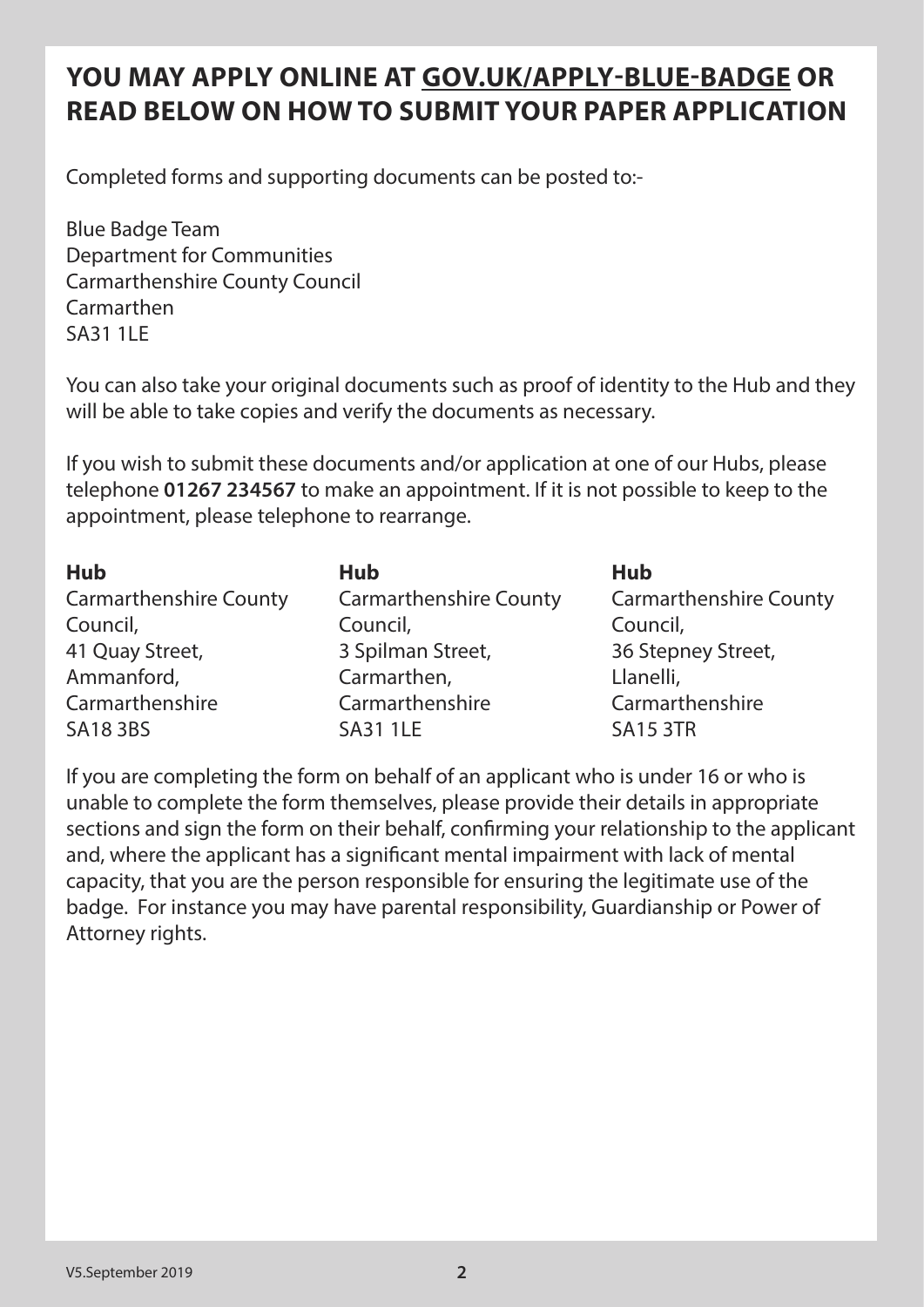## **All individuals should complete Section 1 and Section 9 in addition to ONE of the relevant sections below.**

- **SECTION 2, PART A** if you are registered blind (severely sight impaired)
- **SECTION 2, PART B**, if you receive Personal Independence Payments PIP (see overleaf for descriptors)
- **SECTION 2, PART C,** if you receive the Higher Rate Mobility component of the Disability Living Allowance
- **SECTION 2, PART D,** if you receive the War Pensioner's Mobility Supplement
- **SECTION 2, PART E** if you receive the Armed Forces and Reserve Forces (Compensation) Scheme within tariff levels 1-8 (inclusive)
- **SECTION 3** if you have a permanent and substantial impairment which means you are unable to walk or virtually unable to walk and you have **not** completed and answered '**YES**' to any part of **SECTION 2**.
- **SECTION 4** if you are a driver who has an impairment in both arms and is unable to operate, or has considerable difficulty operating, all or some types of on-street parking equipment and you have **not** completed and answered '**YES**' to any parts in **SECTION 2**.
- **SECTION 5** if the applicant is a child under the age of three who must be accompanied by bulky medical equipment or who needs to be kept near a vehicle at all times, either for treatment, or for transportation to a location where treatment can be performed.
- **SECTION 6** if you have a terminal illness and you have **not** completed and answered '**YES'** to any parts in **SECTION 2**.
- **SECTION 7** if the applicant who has a cognitive impairment and has difficulty in planning and following journeys to such an extent that they need constant supervision and has **not** completed and answered '**YES**' to any parts in **SECTION 2**.
- **SECTION 8** if the applicant is unable to walk or have considerable difficulty walking and have a temporary but substantial disability which is likely to last for the next 12 months.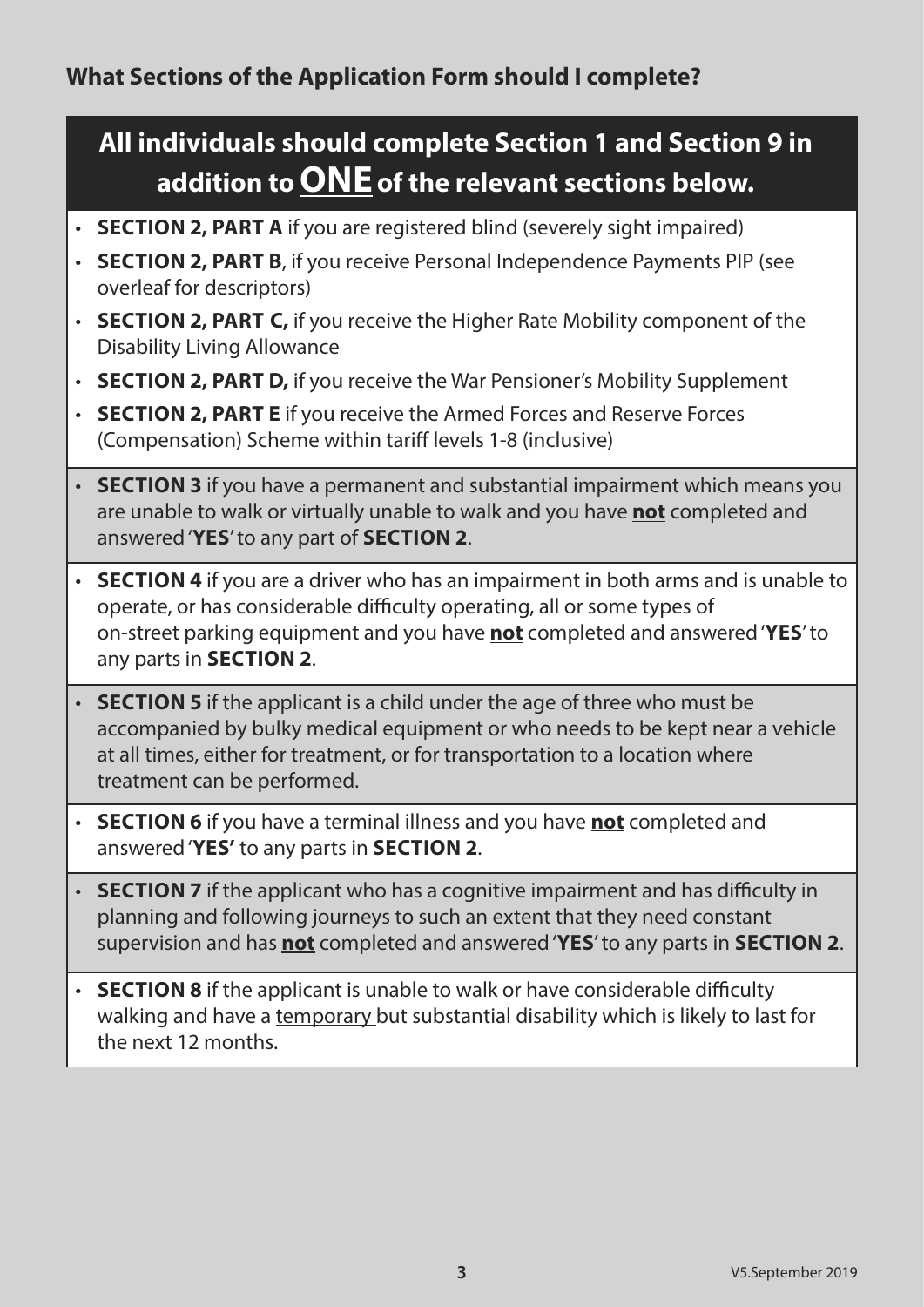#### **PART A - TO BE COMPLETED BY ALL APPLICANTS - INFORMATION ABOUT THE APPLICANT**

This section should be completed by all applicants for a Blue Badge. All fields should be filled in. Contact details for the name of the main point of contact can be included.

If you are applying for a Blue Badge on behalf of someone under the age of 16, then you will need to provide their Child Registration Number. This can be found on Child Benefit documentation.

A drivers licence number is required for those people applying for a Blue Badge due to arm impairments as they will only be eligible to use the badge when they are the driver of the vehicle.

#### **PART B - PROOF OF YOUR ADDRESS**

Please tick the consent which is most appropriate for you. If you do not tick any box then we will need to contact you and use some other method of verifying your address and this will delay us processing your application.

In order to select the option to give consent to the Local Authority to check the Communities Department database, you have to be receiving services from the Department for Communities or received a care needs assessment within previous month of application.

If you are completing the application form on behalf of someone under the age of 16, you should give your consent for the Local Authority to check school records to confirm their address. The name of the school or educational establishment is required.

#### **PART C - PROOF OF IDENTITY**

**If you have received a previous Blue Badge issued by Carmarthenshire County Council we do not need to recheck your identity. If this is a first-time application with Carmarthenshire County Council we need to check your identity.**

• If you hold a concessionary bus pass from Carmarthenshire County Council you do not need to submit the bus pass – please enter the number that is displayed on the bus pass in the space provided.

If you do not hold a concessionary bus pass please submit a certified copy of **ONE** of the following

- Birth certificate/Adoption certificate
- Civil Partnership/Dissolution certificate
- Marriage/Divorce certificate
- Valid Passport, not expired (personal details page)
- Valid driving licence (photocard or paper version)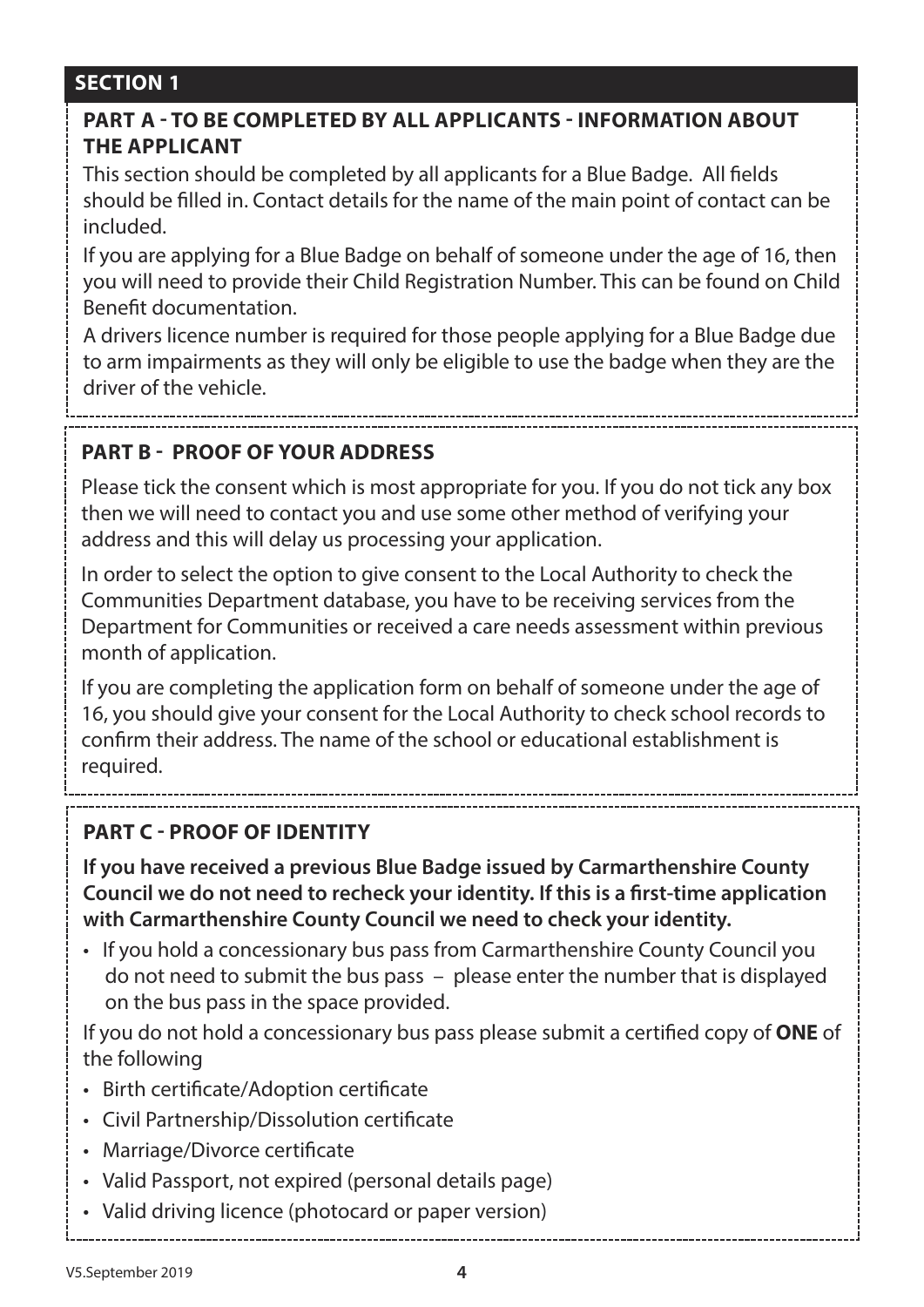#### **PART C - PROOF OF IDENTITY (CONT)**

A certified photocopy is a photocopy of a document that has been verified as being true by a person, other than your partner or family member, who has known you for a minimum of two years and is 18 years or over.

The individual certifying the documents should sign the photo copy and include the text "**This is a copy of an original document seen by myself**" alongside their signature. They should also print their name and occupation alongside this information. The staff at the Customer Service Centres can also verify any original documents. Please note if you send original documentation with your applicaton in the post, the Local Authority cannot be held responsible for any lost original documents.

#### **These are examples of the type of person that would be suitable to certify and verify proof of identity documents:**

| Accountant                            | Nurse (RGN and RMN)           |
|---------------------------------------|-------------------------------|
| <b>Bank/Building Society Official</b> | Officer of the armed services |
| <b>Barrister</b>                      | Optician                      |
| Councillor (Local or County)          | Pharmacist                    |
| <b>Civil Servant</b>                  | Police Officer                |
| Dentist                               | Social Worker                 |
| <b>Fire Service Official</b>          | Solicitor                     |
| Justice of the Peace                  | Surveyor                      |
| Licensee of Public House              | Teacher, Lecturer             |
| <b>Local Government Officer</b>       | <b>Trade Union Official</b>   |

You can present original documents to the Customer Service Centre and they will copy and certify the documents. If you wish to submit your application/documents at one of our Customer Service Centres, please telephone **01267 234567** to make an appointment. If it is not possible to keep to the appointment, please telephone to rearrange.

**Photocopies that are submitted without signatures and certification cannot be accepted and this will delay your application.**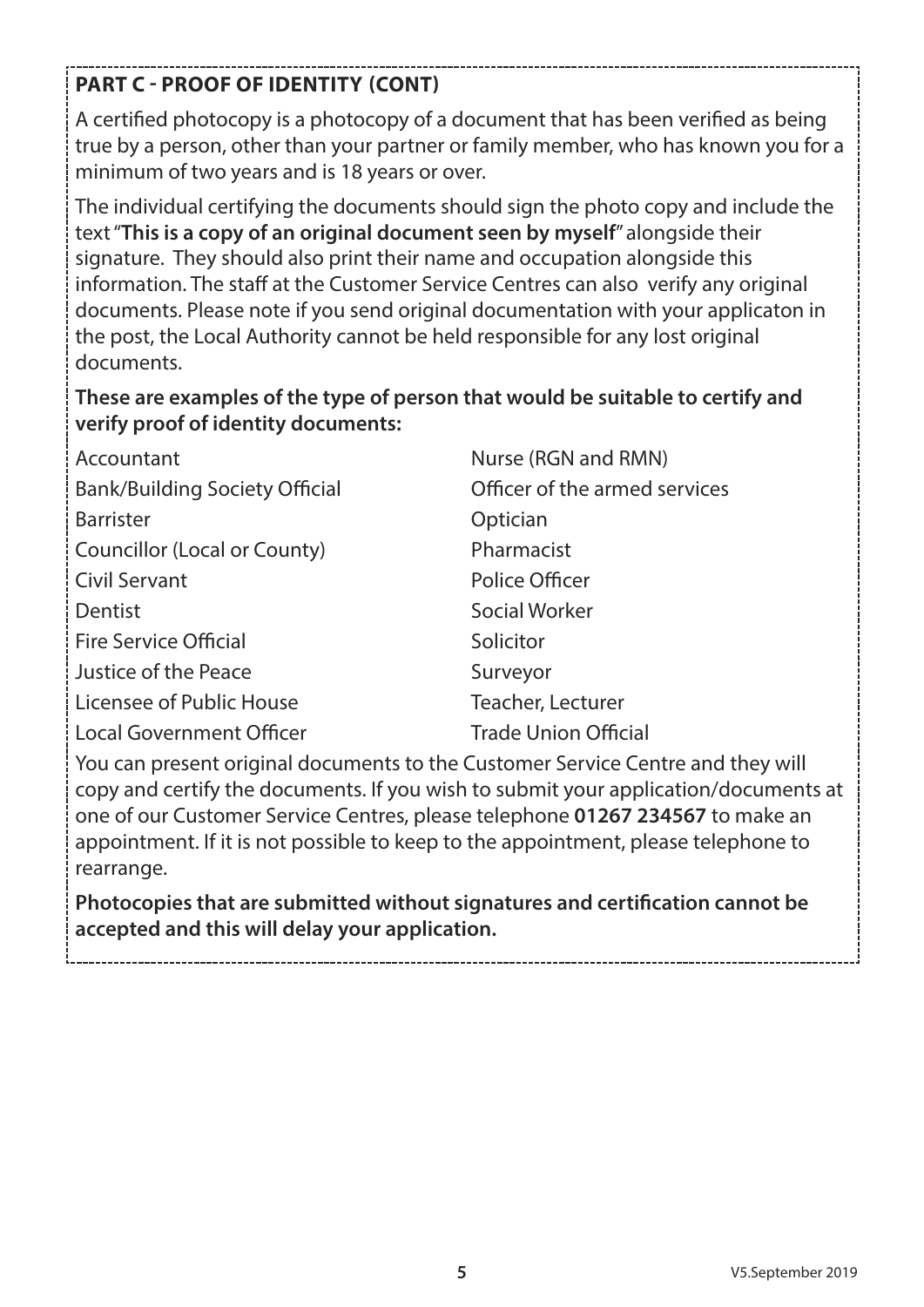#### **PART D - PHOTO**

#### **Please enclose a recent colour passport style photograph of the applicant.**

Please ensure that the applicants name and date of birth is written on the back of the photograph. The photograph must have a strong definition between face and background and must be:

- in colour
- 45 millimetres in height and 35 millimetres in width (passport size)
- taken within a month prior to the date of the application
- against a light grey or cream background
- undamaged
- free from 'red eye', shadows, reflection or glare from spectacles
- of the full head of the holder (without any other person visible or any covering, unless it is worn for religious beliefs or medical reasons)
- facing forward
- with nothing covering the face
- looking straight at the camera
- with a neutral expression and mouth closed
- with eyes wide open and clearly visible (without sunglasses or tinted spectacles and without hair or spectacle frames obscuring the eyes)
- in sharp focus and clear
- a true likeness, without amendment

If you are unable to enclose a recent colour passport style photograph, you may make an appointment at one of our Customer Service Centers by telephoning **01267 234567** where a photograph can be taken of you, at present there is no charge for this photograph.

#### **PART E - REPLACEMENT BADGES**

There is no charge to the Blue Badge holder for a badge or to replace badges that are stolen and a police crime number is provided. If your Blue Badge is lost, you should report it to Carmarthenshire County Council at any of the addresses shown on Page 2 or by telephoning Carmarthenshire Direct on **01267 234567**.

At present a fee is not currently charged for badges issued as replacements in the case where a badge has been lost or damaged to an extent it cannot be read by people who will be checking the badge when used for parking or other concessions. Please check at the time of application.

V5.September 2019 **6**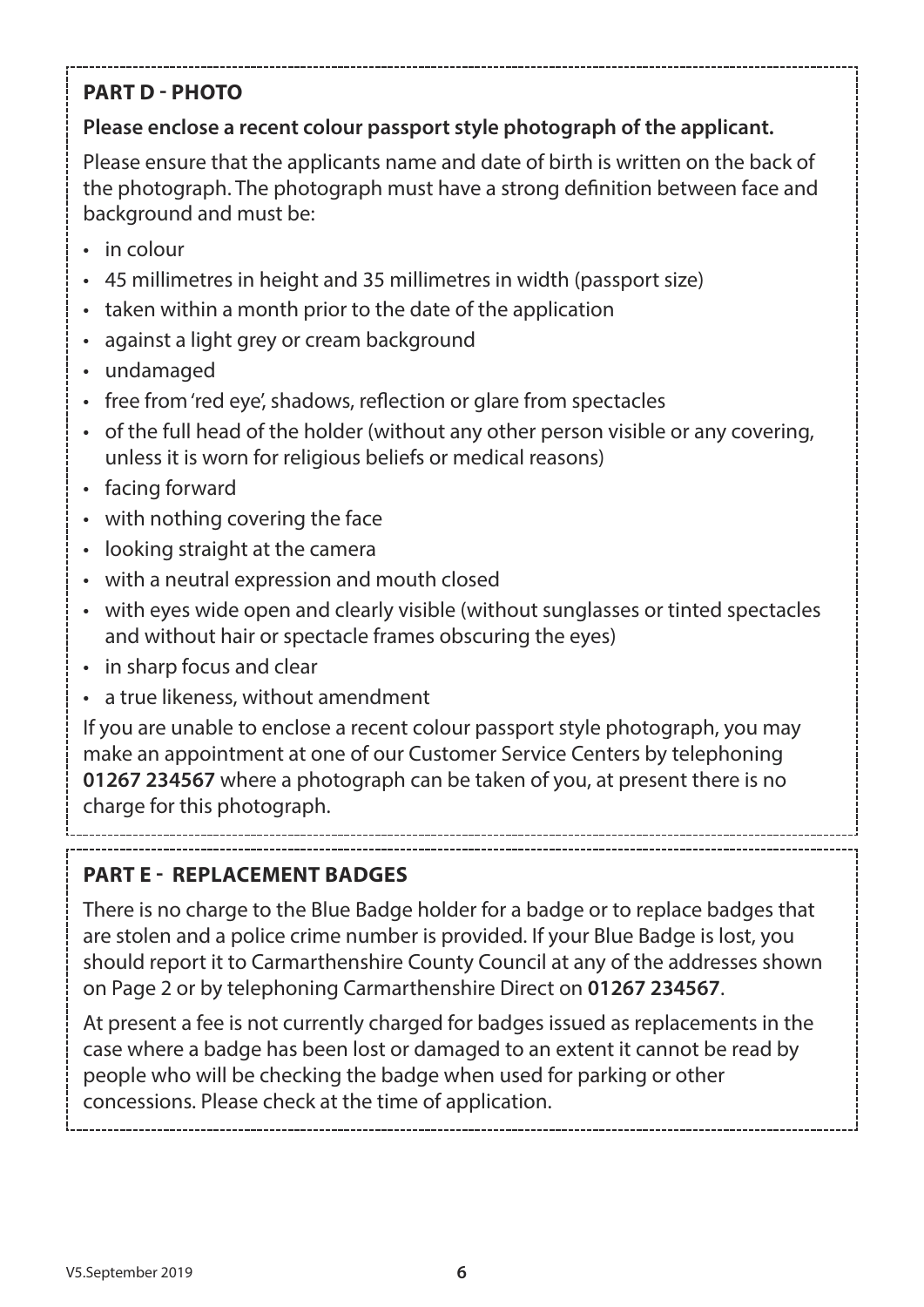#### **THIS SECTION IS TO BE COMPLETED BY APPLICANTS WHO MAY HAVE AN AUTOMATIC ENTITLEMENT TO A BLUE BADGE WITHOUT ANY FURTHER ASSESSMENT**

You will be automatically eligible for a badge if you are three years old or older, can satisfy residency and identity checks, and meet at least one of the eligibility criteria in Section 2. You will need to provide the appropriate documentation to prove eligibility under one of the criteria. Any documentation sent in as proof of entitlement will be returned to the applicant as quickly as possible, once they are no longer needed by the Local Authority.

#### **PART A - PEOPLE WHO ARE SEVERELY SIGHT IMPARIED**

Please complete this section if you are registered blind (Severely Sight Impaired).

The current formal notification required to register as blind (severely sight impaired) is a Certification of Blindness or Defective Vision (BP1 (3R)) or a Certificate of Vision Impairment (CVI), signed by a Consultant Ophthalmologist, which states that you are blind (severely sight impaired). Previous equivalents/reports are also acceptable, however, registration is voluntary.

**7** V5.September 2019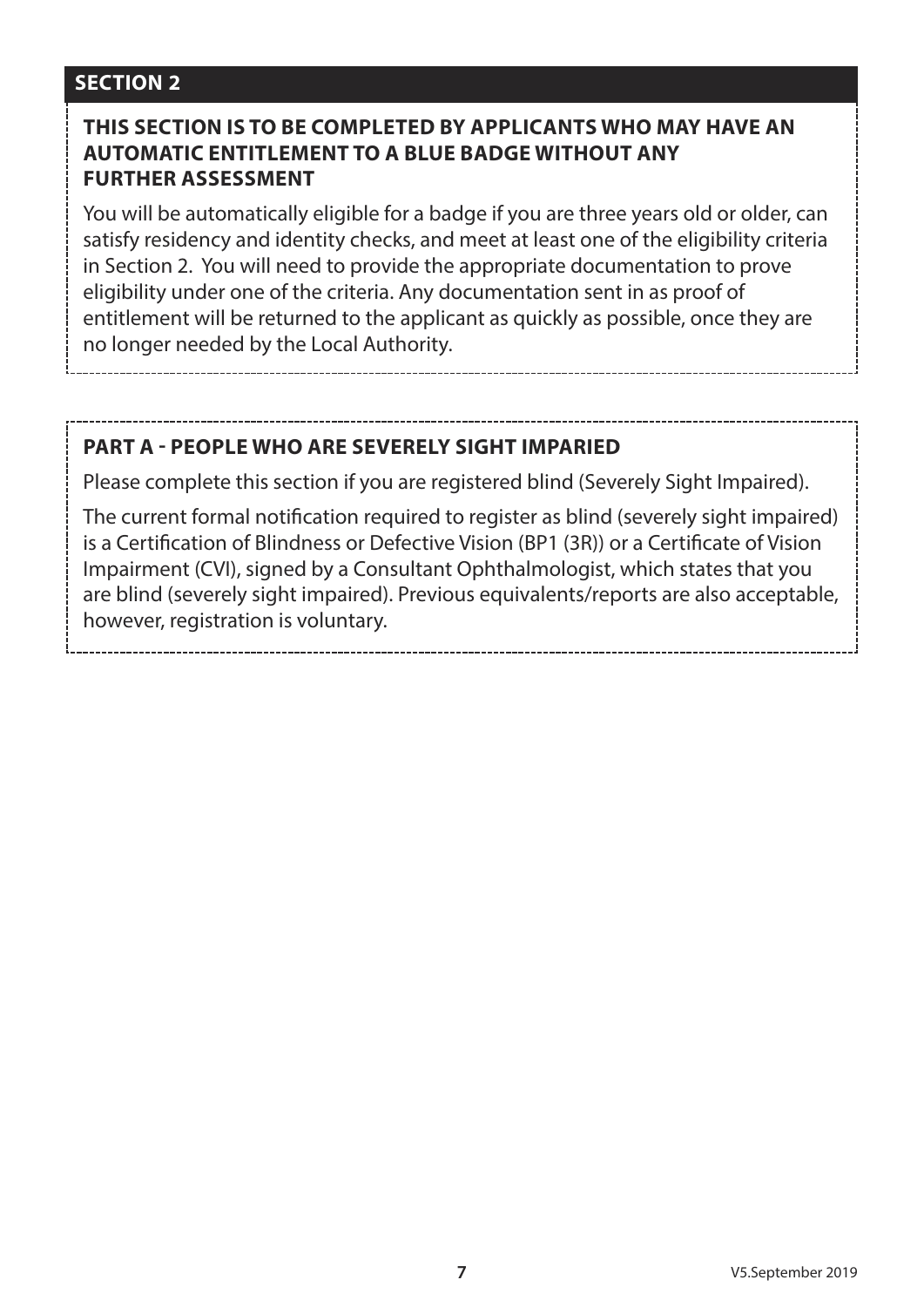#### **PART B - PERSONAL INDEPENDENCE PAYMENTS**

In order to automatically qualify under this category, you must present a Personal Independence Payment statement of entitlement dated within the last 12 months.

#### Telephone: **0800 121 4433**

If this letter is not dated within the last 12 months you MUST also include your current annual letter dated within the last 12 months.

#### **Personal Independence Payments Descriptors for Mobility Component**

In order to automatically qualify for a Blue Badge you must score 12 points on 'Planning and Following Journeys' **OR** 8 points or more on 'Moving Around'.

This helpline is open from 8.00am to 6.00pm Monday to Friday and further information and tools to help you understand Personal Independence Payments (PIP) can be found online at:- **www.gov.uk/pip**

Blue Badges issued in these circumstances will be issued for the duration of the award of PIP or for three years, whichever is the shorter period.

## **Personal Independence Payment (PIP) Descriptors**

#### **In order to automatically qualify for a blue badge you must have the following points**

#### **Planning and following journeys - 12 points required**

| <b>Descriptor</b>                                                                                                  |
|--------------------------------------------------------------------------------------------------------------------|
| Can't follow the route of a familiar journey without another person, an assistance<br>I dog or an orientation aid. |

#### **OR**

#### **Moving Around - 8 points or more required**

| <b>Descriptor</b> |                                                                                                      |  |
|-------------------|------------------------------------------------------------------------------------------------------|--|
|                   | Can stand and then move unaided more than 20 metres but no more than 50<br>metres.                   |  |
|                   | Can stand and then move using an aid or appliance more than 20 metres but no<br>more than 50 metres. |  |
|                   | Can stand and then move more than 1 metre but no more than 20 metres.                                |  |
|                   | Cannot stand or move more than 1 metre.                                                              |  |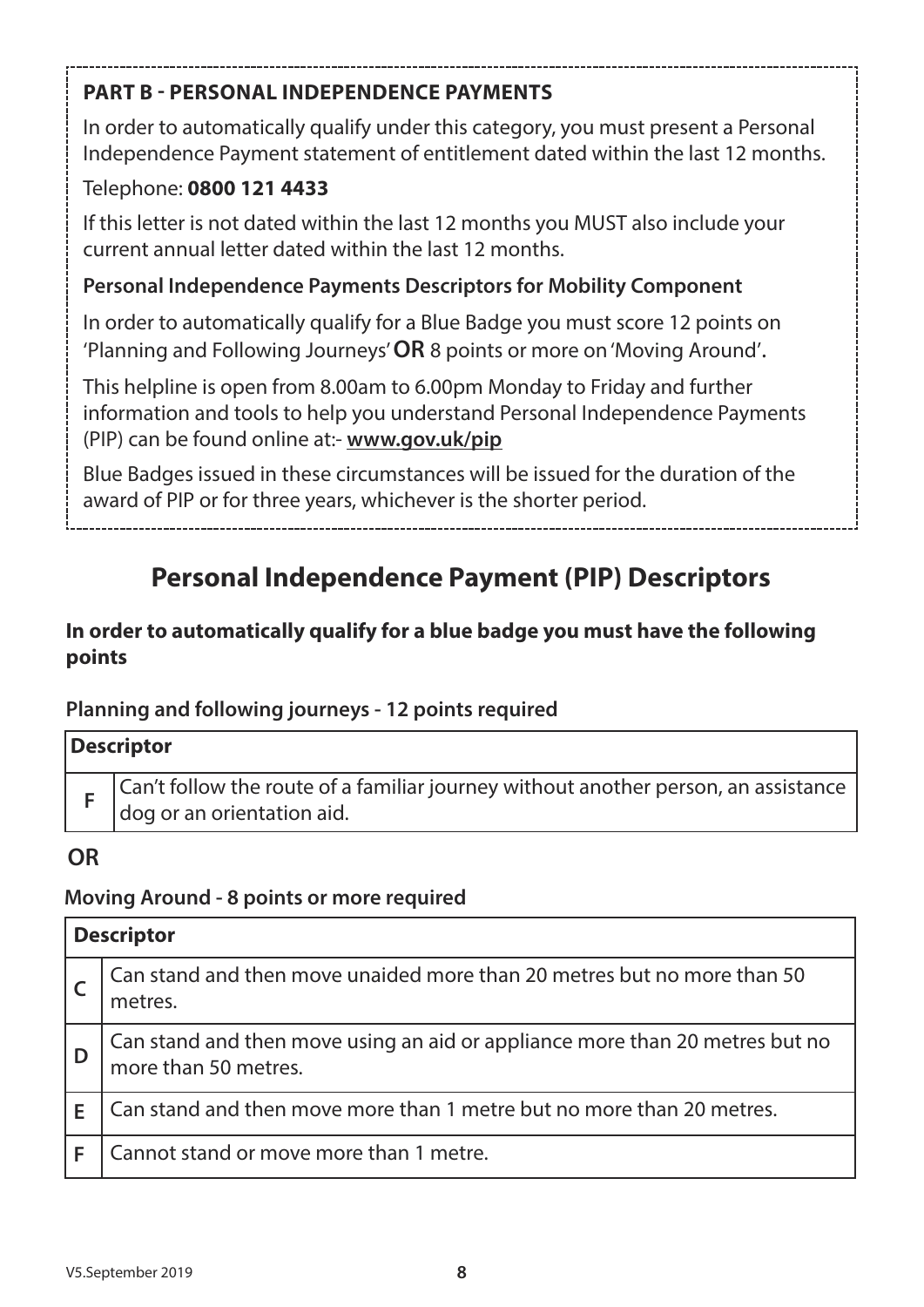#### **PART C - HIGHER RATE MOBILITY COMPONENT OF THE DISABILITY LIVING ALLOWANCE**

Please complete this section if you are in receipt of the Higher Rate Mobility Component of the Disability Living Allowance (HRMCDLA). You will have had an award notice letter from the Department for Work and Pensions (DWP). You will also have been sent an annual letter stating your entitlement. This annual letter can be used as proof of receipt of HRMCDLA if your award letter is dated within the last 12 months. If you have lost your HRMCDLA letter of entitlement then please contact the Department for Work and Pensions.

Telephone: **0800 121 4600**

This helpline is open from 8.00am to 6.00pm Monday to Friday, and further details can be found online at:- **https://www.gov.uk/dla-disability-living-allowancebenefit**

Blue Badges issued in these circumstances will be issued for the duration of the award of HRMCDLA or for three years, whichever is the shorter period.

#### **PART D - WAR PENSIONERS MOBILITY SUPPLEMENT**

Please complete this section if you receive a War Pensioner's Mobility Supplement (WPMS). You should have an official letter from the Service Personnel and Veterans Agency demonstrating receipt of the grant. You must enclose the original of this letter as proof of entitlement. If you have lost this letter, then the agency can be contacted via the free-phone enquiry number: **0800 169 2277**

**PART E - ARMED FORCES AND RESERVE FORCES BENEFIT**

Please complete this section if you receive a lump sum benefit under the Armed Forces and Reserve Forces (Compensation) Scheme within tariff levels 1-8 (inclusive) and have been assessed and certified by the Service Personal and Veterans Agency as having a permanent and substantial impairment which causes inability to walk or very considerable difficulty in walking.

You will have been issued with a letter from the Service Personnel and Veterans Agency confirming the level of your award and also confirming that you have been assessed as having a permanent and substantial impairment which causes inability to walk or very considerable difficulty in walking. You must enclose the original of this letter as proof of entitlement.

If you have lost this letter, then the agency can be contacted via the free-phone enquiry number: **0800 169 2277.** If you have answered 'Yes' to any part in this section then you need to complete Section 9 to complete your application.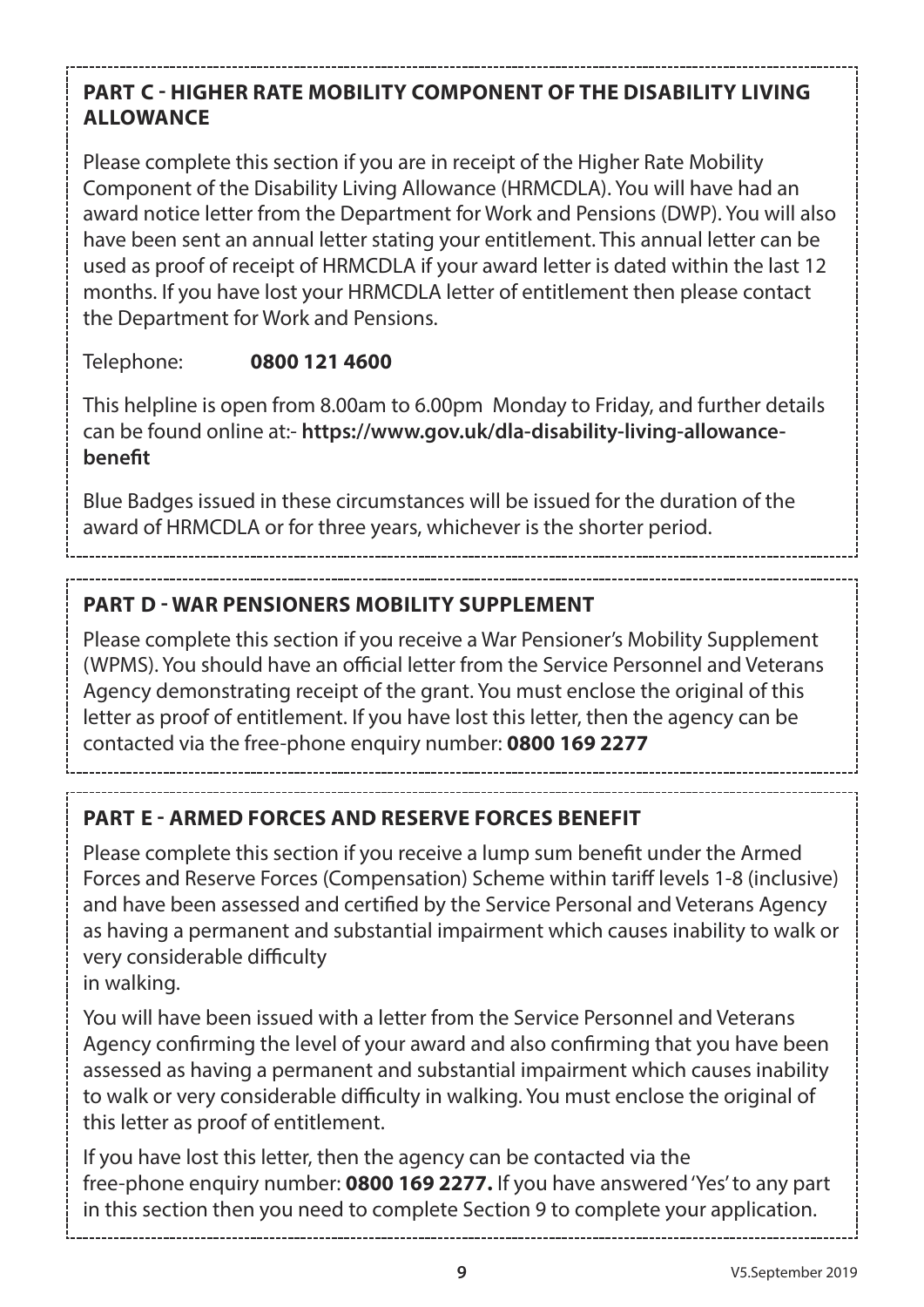#### **THIS SECTION IS TO BE COMPLETED BY APPLICANTS WHO DO NOT MEET THE AUTOMATIC ELIGIBILITY CRITERIA BUT HAVE WALKING DIFFICULTIES**

If applicants complete this section (Section 3) of the form then the Local Authority will/may contact a Health Care Professional for further information and/or ask you to attend a mobility assessment to determine your eligibility for a blue badge. Section 3 is to be completed if the questions in Section 2 do not apply to you. A permanent impairment is one that is likely to last for the duration of your life. Medical conditions such as asthma, Crohn's disease/incontinent conditions and Myalgic Encephalomyelitis (ME) are not in themselves a qualification for the badge. People with these conditions may be eligible under this criterion, but only if they are unable or have considerable difficulty walking, in addition to their condition.

To qualify for a Blue Badge under this section you must have a permanent and substantial impairment which means you are unable to walk or have considerable difficulty in walking.

Having considerable difficulty walking means being unable to walk very far without experiencing severe difficulty, such as:

- excessive pain
- breathlessness
- speed of walking
- the length of time the person can walk
- the manner of walking or gait (posture, rhythm, co-ordination, balance stride)
- use of walking aids
- outdoor walking ability, including different terrains
- whether effort of walking endangers the applicants life, due to ill health and other health conditions.

It will assist with processing your application if you provide evidence to support your application, this may be available from health care professionals such as:-

- 
- 
- pain clinics district nurse
- community psychiatric nurse social services
- consultants hospital specialists
- physiotherapists occupational therapists
	-
	-

This list in not exhaustive but if you provide details of your service provider the Local Authority may be able to contact them to verify your application.

**Please remember to enclose the prescription, Attendance Allowance letter and a supporting letter from a health care professional describing the severity of your mobility difficulties.**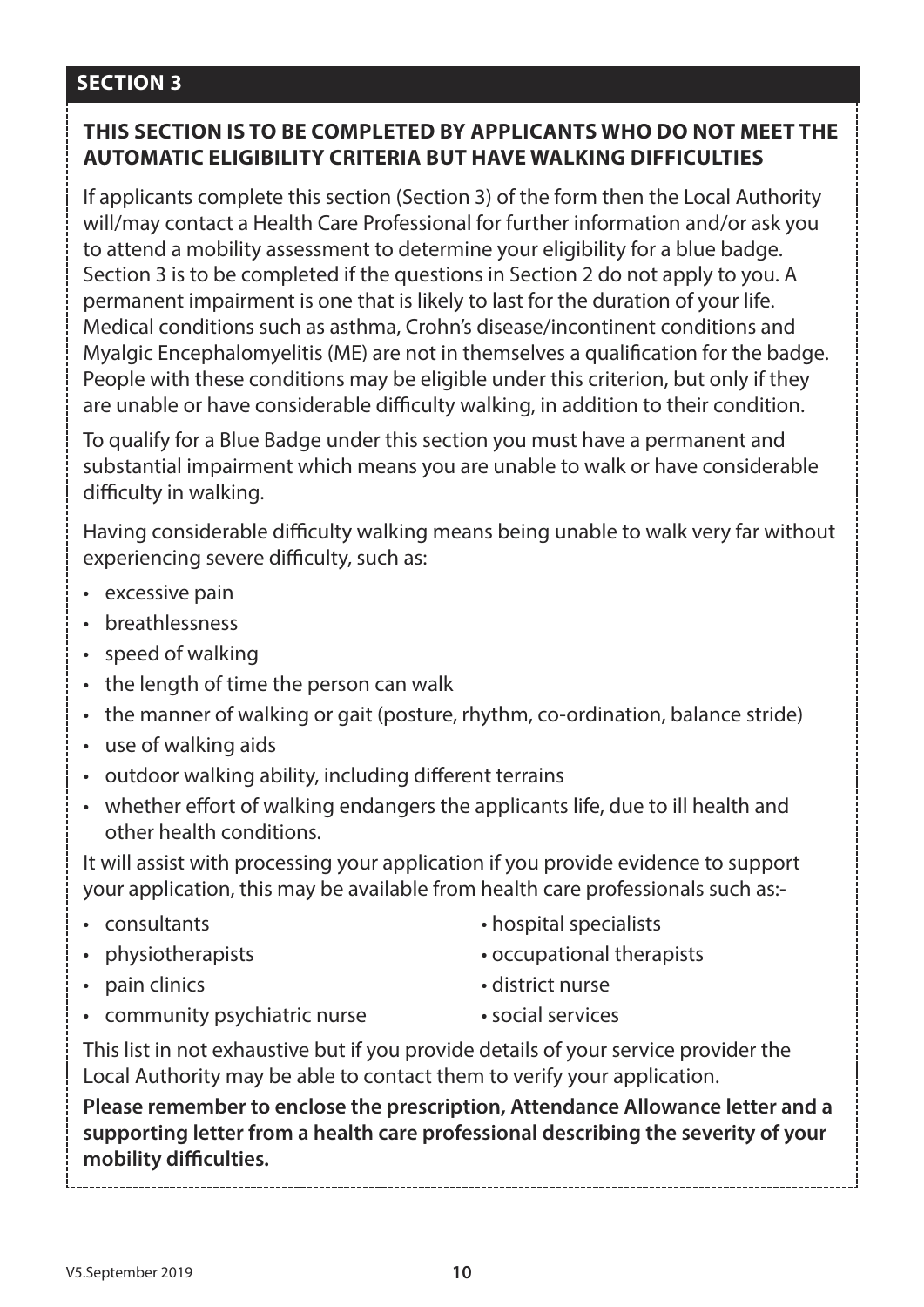#### **THIS SECTION IS TO BE COMPLETED BY APPLICANTS WITH AN IMPAIRMENT IN BOTH ARMS – REQUIRES FURTHER ASSESSMENT BECAUSE THEY DO NOT HAVE AUTOMATIC ENTITI EMENT**

Section 4 should be completed by applicants who have a severe impairment in both arms. You will need to show that you are a driver and have a severe impairment in both arms and that you are unable to operate, or have considerable difficulty operating, all or some types of on street parking equipment or pay and display parking equipment. You will need to satisfy all three conditions below in order to obtain a badge.

Conditions that need to be satisfied:

- have a severe impairment in both arms
- you are a driver
- have considerable difficulty operating, all or some types of on street parking equipment or pay and display parking equipment

You will need to enclose a photocopy of your insurance details and driving license. The applicants driving license should be coded as either of the following:-

40 - Adapted steering

79 - Restricted to vehicles in conformity with the specifications stated in brackets.

Local Authorities may make arrangements to meet applicants applying under this category.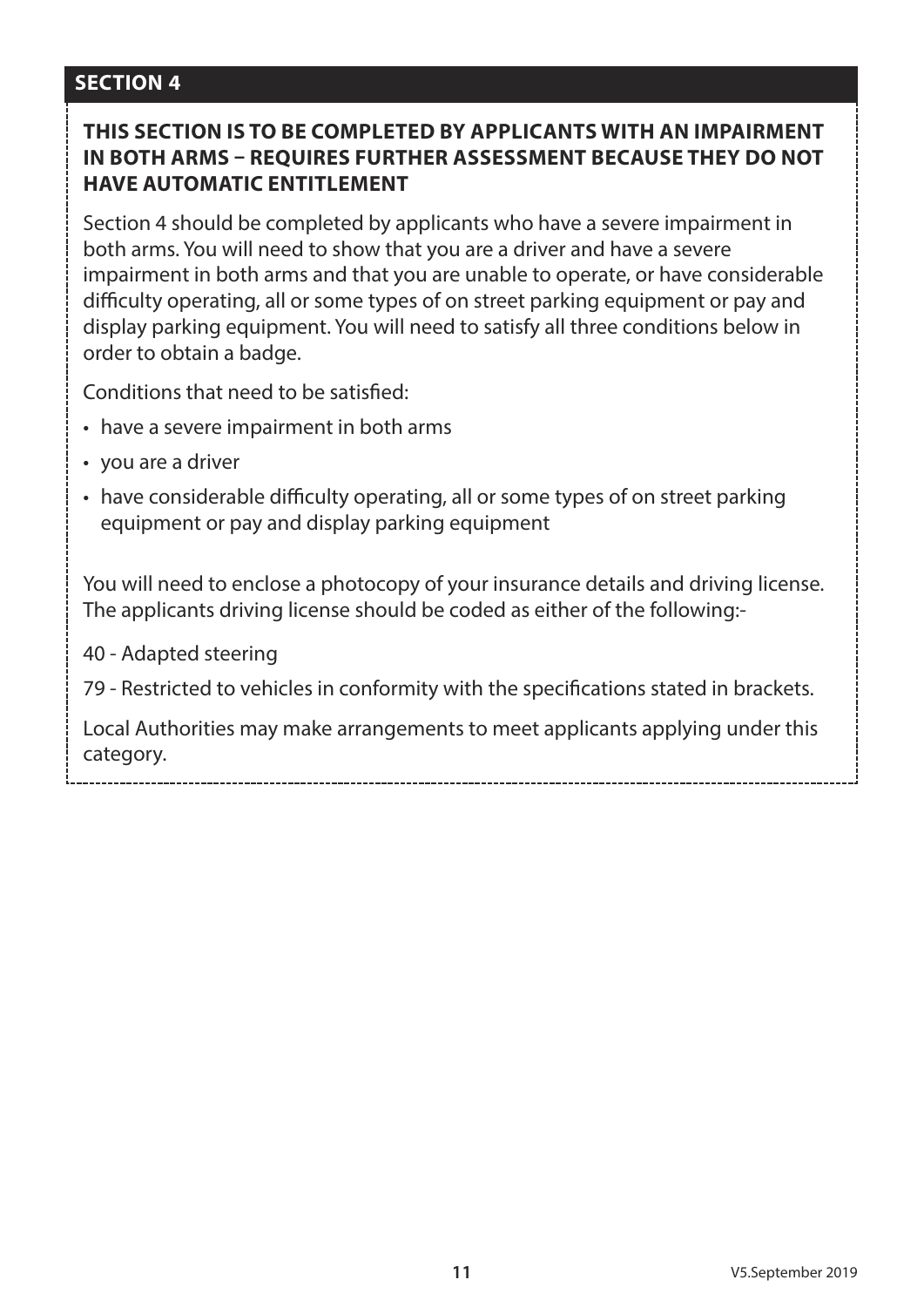#### **THIS SECTION SHOULD BE COMPLETED FOR APPLICATIONS ON BEHALF OF CHILDREN UNDER THE AGE OF THREE**

Section 5 should be completed on behalf of :

- children under three years of age who have a medical condition which means that they must always be accompanied by bulky medical equipment which cannot be carried around with the child without great difficulty or
- children under three years of age who have a medical condition which means that they need to be kept near a vehicle at all times, either for treatment or for transportation to a location where treatment can be performed

A parent or guardian must apply on behalf of a child under the age of three.

The list of bulky medical equipment referred to above may include:

- ventilators
- suction machines
- feed pumps
- parenteral equipment
- syringe drivers
- oxygen administration equipment
- continuous oxygen saturation monitoring equipment
- casts and associated medical equipment for the correction of hip dysplasia

A Local Authority may issue a badge if the equipment is always needed and cannot be carried without great difficulty.

Examples of highly unstable medical conditions that mean children who have them may need quick access to transport to hospital or home are:

- tracheotomies
- severe epilepsy/fitting
- highly unstable diabetes and
- terminal illnesses that prevent children from spending any more than brief moments outside and who need a quick route home

Please note that the above lists are not exhaustive, to allow for new advances in technology and treatment equipment.

Please enclose a letter from a healthcare professional that has been involved in your child's treatment (for example your paediatrician) giving details of the child's medical condition and the type of medical equipment they need and provide the healthcare professional's contact. The letter should include a reference to your child's home address to provide the Local Authority with proof of residence. Please also provide the name and address of your family doctor and we will/may contact either or both professionals as part of the application.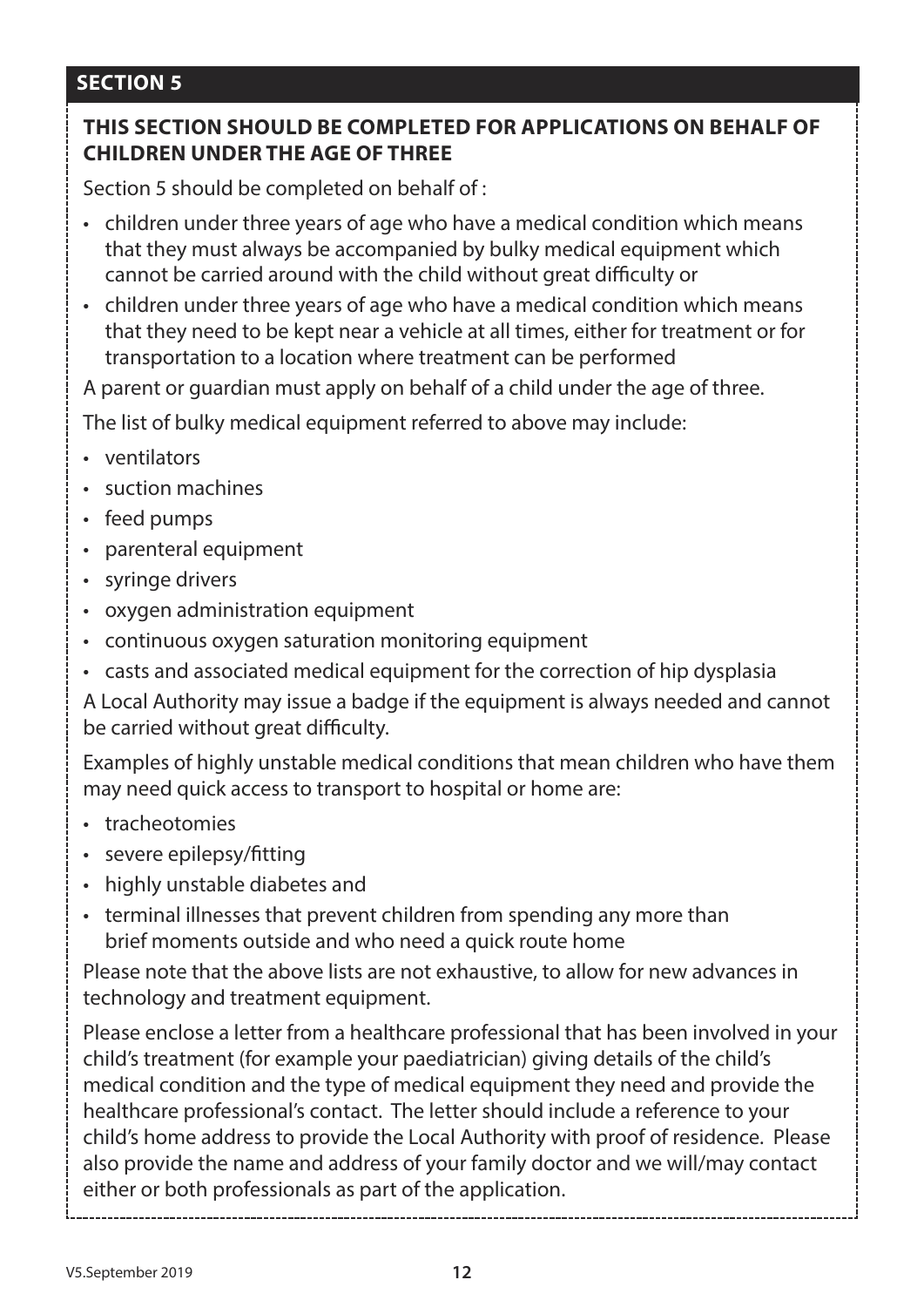#### **THIS SECTION IS TO BE COMPLETED BY APPLICANTS WHO HAVE A TERMINAL ILLNESS**

This section is for people applying for a Blue Badge due to having a terminal illness that limits their mobility. In these cases where life expectancy is limited to six months the Local Authority has the discretion to issue a Blue Badge to make a persons last weeks of life easier. The badge will normally be issued for three years unless they also have an award of HRMCDLA and the Badge will be issued according to that award letter. You will be eligible for a badge if you provide the document DS1500 as evidence in support of your application.

If you do not have this document then please provide the name of your G.P (family doctor) and we may/will contact him/her to help determine your eligibility for a blue badge.

If you have any supporting documents from any other health professionals then please provide this and this may avoid in having to contact your family doctor and will help us to process your application quicker.

Supporting evidence may be available for health professionals such as :

- consultants
- hospital specialists
- physiotherapists
- pain clinics
- district nurse
- community psychiatric nurse
- social services
- hospice worker

This list is not exhaustive.

**If you apply under this category, a photo is not required.**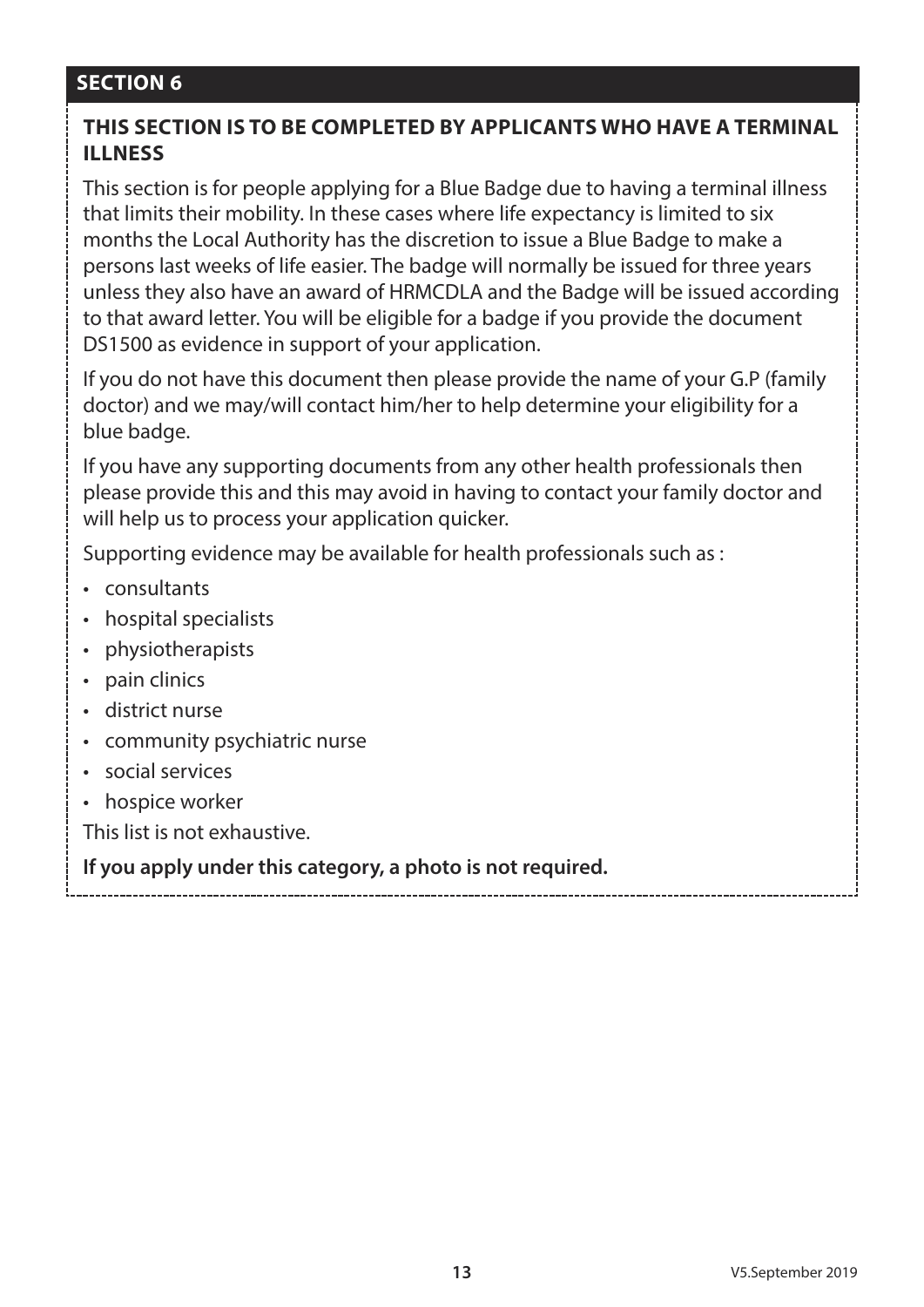**THIS SECTION IS TO BE COMPLETED BY APPLICANTS WHO HAVE A COGNITIVE IMPAIRMENT AND HAVE DIFFICULTY IN PLANNING AND FOLLOWING JOURNEYS TO SUCH AN EXTENT THAT THEY NEED CONSTANT SUPERVISION/OR ARE IN RECEIPT OF THE HIGHEST RATE CARE COMPONENT OF DISABILITY LIVING ALLOWANCE (HRCCDLA)**

Section 7 should be completed by applicants who:

- have a cognitive impairment; And
- are unable to plan or follow any journey to such an extent that you/they require constant supervision/or are in receipt of (HRCCDLA)

If you are in receipt of the Higher Rate Care Component of the Disability Living Allowance you must enclose your letter of entitlement which must be dated within the last 12 months.

If you are unable to provide this information please telephone the Department for Work and Pensions on either **0800 121 4600** to request a copy before submitting your application.

Telephone: **0800 121 4600**

This helpline is open from 8.00am to 6.00pm Monday to Friday, and further details can be found online at: **http//www.gov.uk/en/disabledpeople/financialsupport**

#### **Completion of additional form may be required.**

Blue Badges issued in these circumstances will be issued for the duration of the award of HRCCDLA or for three years, whichever is the shorter period.

The list of medical conditions this section relates to may include:

- Autism
- Alzheimer's or Dementia
- Stroke Survivors
- Learning Disabilities
- Mental Health
- Head Injuries

Please note this is not an exhaustive list. The criteria is not entirely based on diagnosis of conditions but requires that they meet the safety needs (in bold text above).

Applicants may also apply under this category if they are outside the qualifying age for Personal Independence Payment (PIP) or they chose not to apply for the benefit.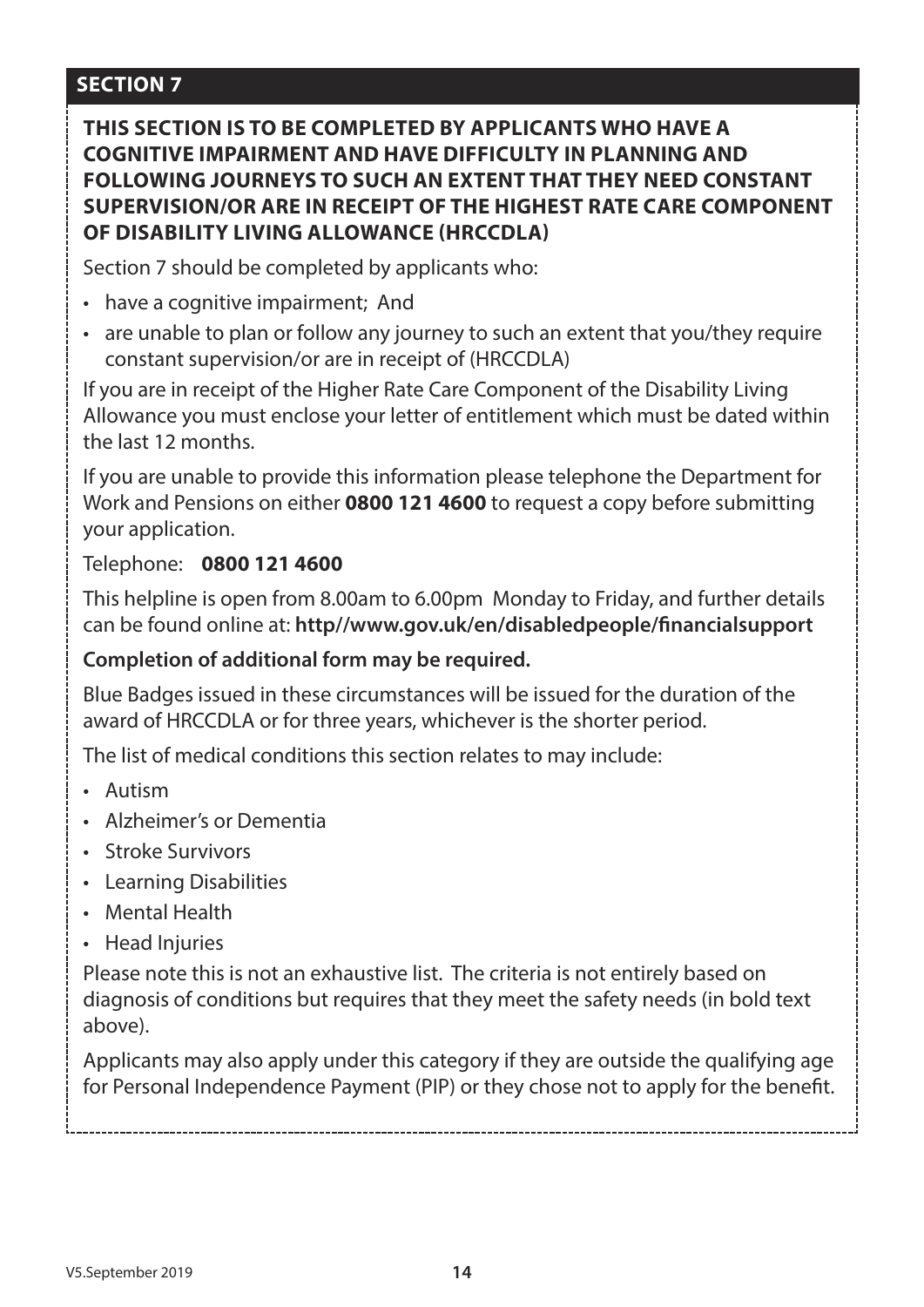#### **THIS SECTION IS TO BE COMPLETED BY APPLICANTS WHO HAVE TEMPORARY WALKING DIFFICULTIES AS THEY ARE UNABLE TO WALK OR HAVE CONSIDERABLE DIFFICULTY WALKING AND HAVE A TEMPORARY BUT SUBSTANTIAL DISABILITY WHICH IS LIKELY TO LAST FOR THE NEXT 12 MONTHS.**

If applicants complete this Section (Section 8) of the form then the Local Authority may use the Blue Badge Local Authority Verification Toolkit, contact a Health Care Professional or refer you to an independent advisory service for assessment for further information to determine if you are eligible for a Blue Badge.

To quality for a Blue Badge under this Section you must have a temporary and substantial disability which means you are unable to walk or have considerable difficulty in walking.

It will assist with processing your application if you provide evidence to support your application, this may be available from health professionals such as:-

- consultants
- hospital specialists
- physiotherapists
- occupational therapists
- pain clinics
- district nurse
- community psychiatric nurse
- social services
- macmillan nurses or others involved in patient care

This list is not exhaustive but if you provide details of your service provider the local authority may be able to contact them to verify your application.